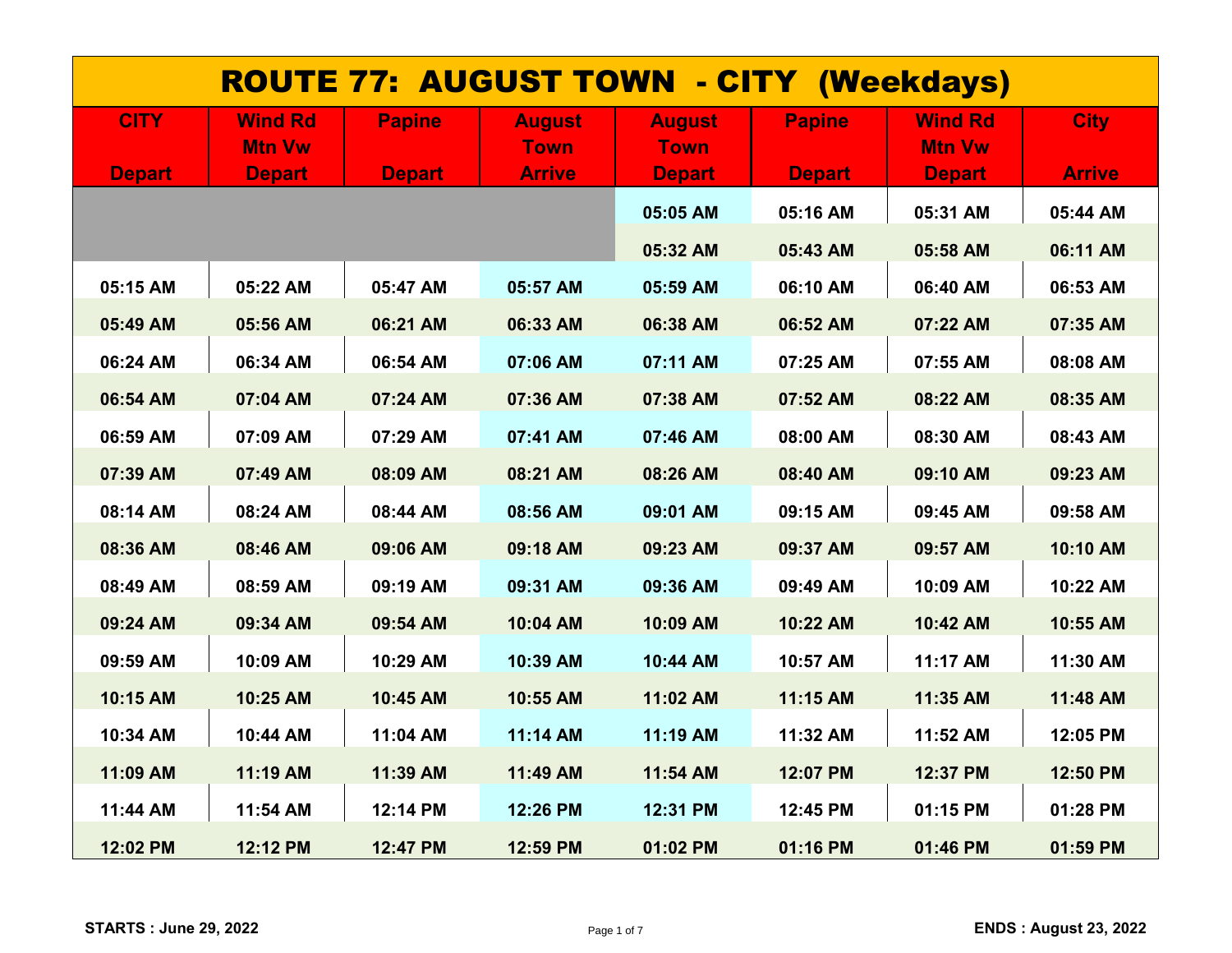| 12:29 PM       | 01:04 PM      | 01:16 PM      | 01:21 PM      | 01:35 PM      | 02:05 PM       | 02:18 PM                                                    |
|----------------|---------------|---------------|---------------|---------------|----------------|-------------------------------------------------------------|
| 01:04 PM       | 01:39 PM      | 01:51 PM      | 01:56 PM      | 02:10 PM      | 02:40 PM       | 02:53 PM                                                    |
| 01:44 PM       | 02:19 PM      | 02:31 PM      | 02:36 PM      | 02:50 PM      | 03:20 PM       | 03:33 PM                                                    |
| 02:12 PM       | 02:47 PM      | 02:59 PM      | 03:04 PM      | 03:18 PM      | 03:48 PM       | 04:01 PM                                                    |
| 02:34 PM       | 03:09 PM      | 03:21 PM      | 03:26 PM      | 03:40 PM      | 04:10 PM       | 04:23 PM                                                    |
| 03:14 PM       | 03:49 PM      | 04:01 PM      | 04:06 PM      | 04:20 PM      | 04:50 PM       | 05:03 PM                                                    |
| 03:54 PM       | 04:29 PM      | 04:41 PM      | 04:46 PM      | 05:00 PM      | 05:30 PM       | 05:43 PM                                                    |
| 04:17 PM       | 04:52 PM      | 05:04 PM      | 05:09 PM      | 05:23 PM      | 05:53 PM       | 06:06 PM                                                    |
| 04:39 PM       | 05:14 PM      | 05:26 PM      | 05:31 PM      | 05:45 PM      | 06:15 PM       | 06:28 PM                                                    |
| 05:24 PM       | 05:59 PM      | 06:11 PM      | 06:16 PM      | 06:30 PM      | 07:00 PM       | 07:13 PM                                                    |
| 06:04 PM       | 06:39 PM      | 06:51 PM      | 06:56 PM      | 07:10 PM      | 07:42 PM       | 07:55 PM                                                    |
| 06:27 PM       | 07:02 PM      | 07:14 PM      | 07:19 PM      | 07:34 PM      | 08:06 PM       | 08:19 PM                                                    |
| 06:49 PM       | 07:24 PM      |               |               | 07:56 PM      |                | 08:41 PM                                                    |
| 07:34 PM       | 07:54 PM      | 08:06 PM      |               |               |                |                                                             |
| 08:44 PM       | 09:04 PM      | 09:17 PM      |               |               |                |                                                             |
|                |               |               |               |               |                |                                                             |
|                |               |               |               |               |                |                                                             |
| <b>Wind Rd</b> | <b>Papine</b> | <b>August</b> | <b>August</b> | <b>Papine</b> | <b>Wind Rd</b> | <b>City</b>                                                 |
| <b>Mtn Vw</b>  |               | <b>Town</b>   | <b>Town</b>   |               | <b>Mtn Vw</b>  |                                                             |
| <b>Depart</b>  | <b>Depart</b> | <b>Arrive</b> | <b>Depart</b> | <b>Depart</b> | <b>Depart</b>  | <b>Arrive</b>                                               |
|                |               |               | 5:45 AM       | 5:56 AM       | 6:13 AM        | 6:21 AM                                                     |
| 6:10 AM        | 6:27 AM       | 6:35 AM       | 6:38 AM       | 6:49 AM       | 7:07 AM        | 7:17 AM                                                     |
| 6:35 AM        | 6:55 AM       | 7:03 AM       | 7:06 AM       | 7:17 AM       | 7:35 AM        | 7:45 AM                                                     |
|                |               |               | 07:36 PM      | 07:41 PM      |                | 08:28 PM<br><b>ROUTE 77: AUGUST TOWN - CITY (Saturdays)</b> |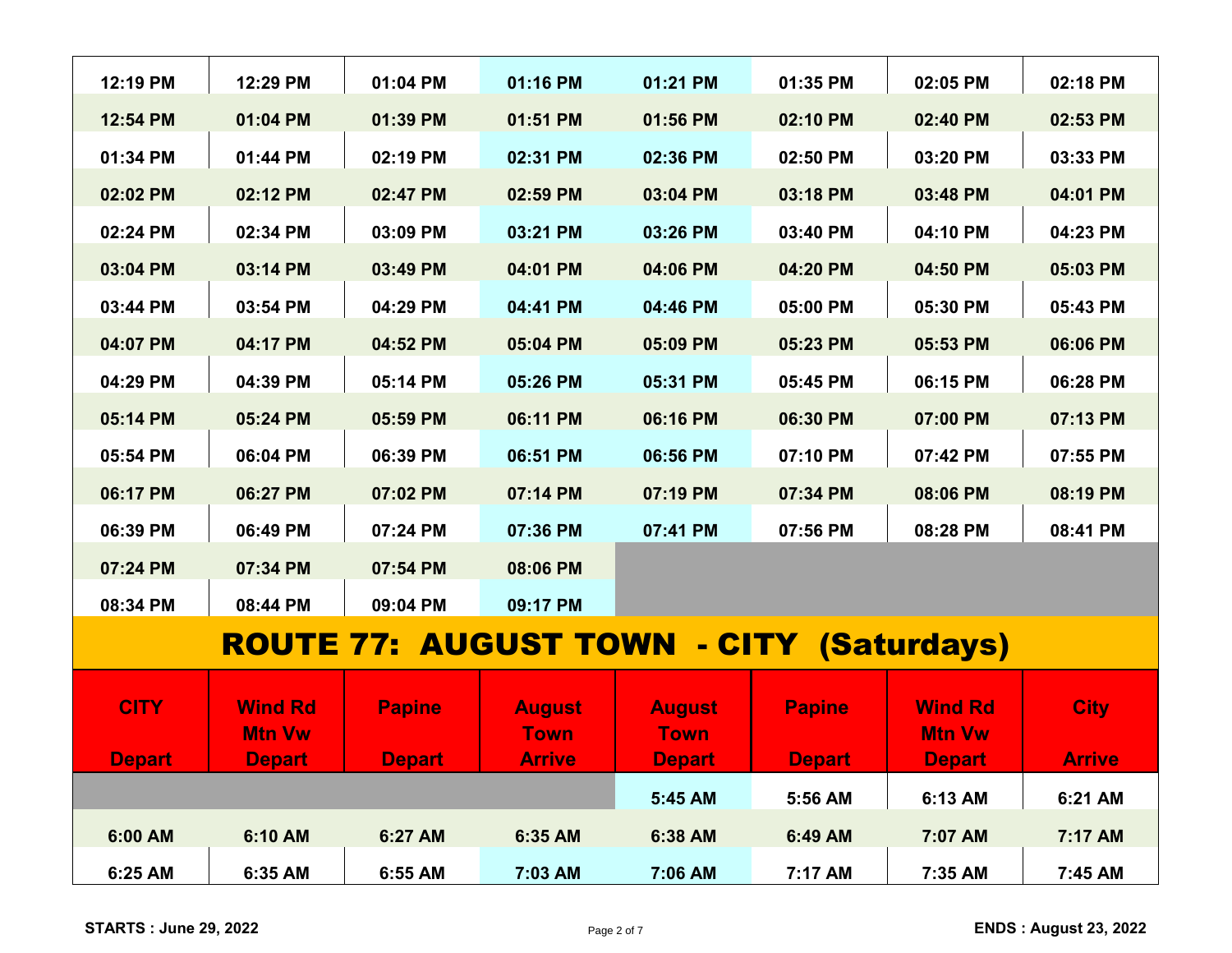| 6:45 AM  | 6:55 AM  | 7:15 AM  | 7:23 AM  | 7:26 AM  | 7:37 AM   | 7:55 AM  | 8:05 AM  |
|----------|----------|----------|----------|----------|-----------|----------|----------|
| 7:20 AM  | 7:30 AM  | 7:50 AM  | 7:58 AM  | 7:58 AM  | 8:09 AM   | 8:27 AM  | 8:37 AM  |
| 7:48 AM  | 7:58 AM  | 8:18 AM  | 8:26 AM  | 8:26 AM  | 8:37 AM   | 8:55 AM  | 9:05 AM  |
| 8:08 AM  | 8:18 AM  | 8:38 AM  | 8:46 AM  | 8:49 AM  | $9:00$ AM | 9:18 AM  | 9:34 AM  |
| 8:38 AM  | 8:50 AM  | 9:11 AM  | 9:20 AM  | 9:23 AM  | 9:35 AM   | 9:54 AM  | 10:10 AM |
| 9:05 AM  | 9:17 AM  | 9:38 AM  | 9:47 AM  | 9:50 AM  | 10:02 AM  | 10:21 AM | 10:37 AM |
| 9:39 AM  | 9:51 AM  | 10:12 AM | 10:21 AM | 10:24 AM | 10:36 AM  | 10:55 AM | 11:11 AM |
| 10:15 AM | 10:27 AM | 10:48 AM | 10:57 AM | 11:00 AM | 11:12 AM  | 11:31 AM | 11:47 AM |
| 10:39 AM | 10:51 AM | 11:12 AM | 11:21 AM | 11:24 AM | 11:36 AM  | 11:55 AM | 12:11 PM |
| 11:14 AM | 11:26 AM | 11:46 AM | 11:57 AM | 12:00 PM | 12:11 PM  | 12:33 PM | 12:51 PM |
| 11:49 AM | 12:01 PM | 12:21 PM | 12:32 PM | 12:35 PM | 12:46 PM  | 1:08 PM  | 1:26 PM  |
| 12:19 PM | 12:31 PM | 12:51 PM | 1:02 PM  | 1:05 PM  | 1:16 PM   | 1:38 PM  | 1:56 PM  |
| 12:54 PM | 1:06 PM  | 1:26 PM  | 1:37 PM  | 1:40 PM  | 1:51 PM   | 2:13 PM  | 2:31 PM  |
| 1:29 PM  | 1:41 PM  | 2:01 PM  | 2:12 PM  | 2:15 PM  | 2:26 PM   | 2:48 PM  | 3:06 PM  |
| 1:59 PM  | 2:11 PM  | 2:31 PM  | 2:42 PM  | 2:45 PM  | 2:56 PM   | 3:18 PM  | 3:36 PM  |
| 2:34 PM  | 2:46 PM  | 3:06 PM  | 3:17 PM  | 3:20 PM  | 3:33 PM   | 3:57 PM  | 4:15 PM  |
| 3:09 PM  | 3:21 PM  | 3:41 PM  | 3:52 PM  | 3:55 PM  | 4:08 PM   | 4:32 PM  | 4:50 PM  |
| 3:39 PM  | 3:51 PM  | 4:11 PM  | 4:22 PM  | 4:25 PM  | 4:38 PM   | 5:02 PM  | 5:20 PM  |
| 4:19 PM  | 4:33 PM  | 4:53 PM  | 5:04 PM  | 5:07 PM  | 5:20 PM   | 5:44 PM  | 6:02 PM  |
| 5:01 PM  | 5:15 PM  | 5:35 PM  | 5:46 PM  | 5:49 PM  | 6:02 PM   | 6:26 PM  | 6:44 PM  |
| 5:21 PM  | 5:35 PM  | 5:55 PM  | 6:06 PM  | 6:09 PM  | 6:22 PM   | 6:46 PM  | 7:04 PM  |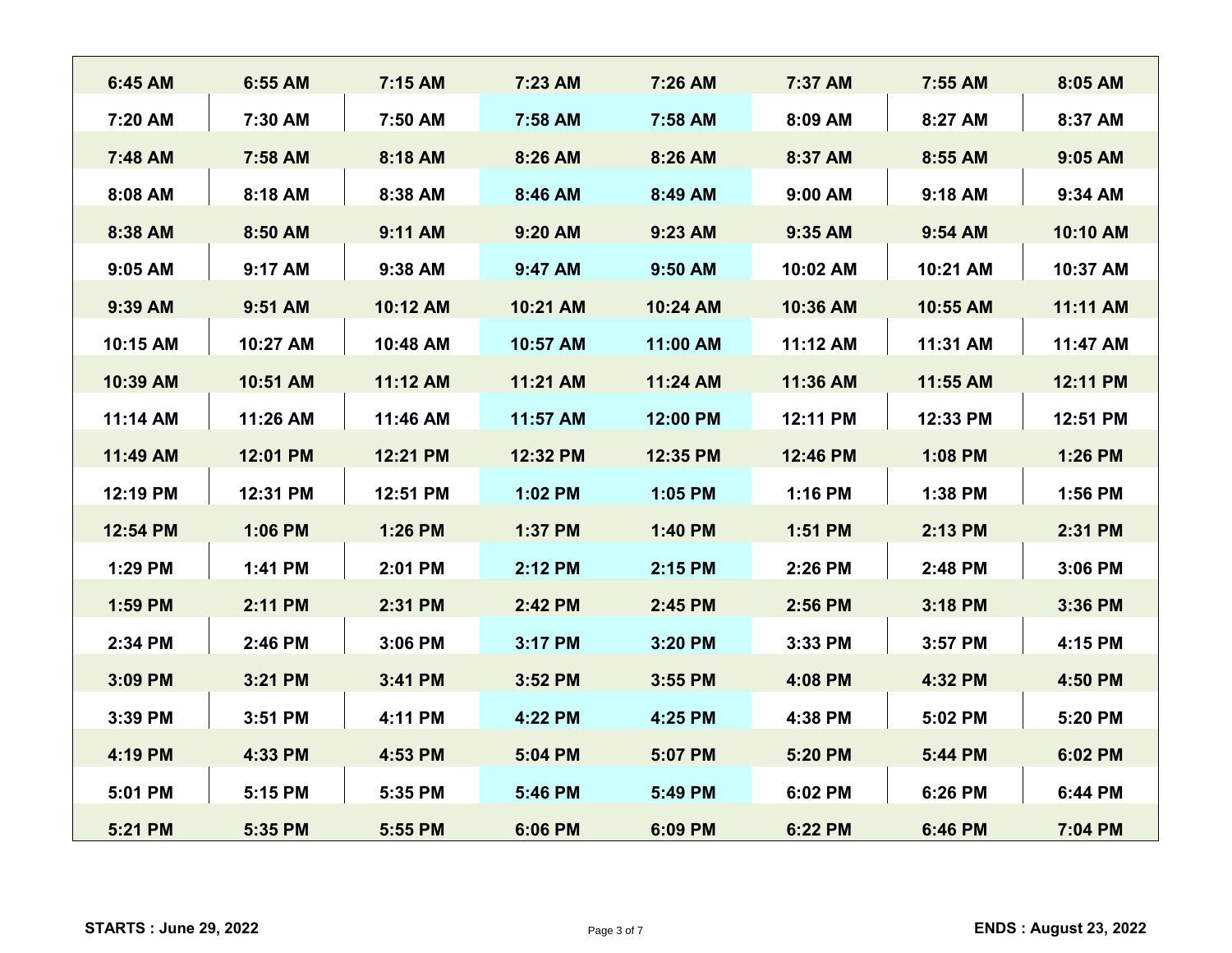| 6:04 PM       | 6:18 PM        | 6:38 PM       | 6:49 PM       | 6:52 PM       | 7:05 PM                                       | 7:29 PM        | 7:47 PM       |
|---------------|----------------|---------------|---------------|---------------|-----------------------------------------------|----------------|---------------|
| 6:47 PM       | 7:01 PM        | 7:21 PM       | 7:32 PM       | 7:37 PM       | 7:50 PM                                       | 8:14 PM        | 8:32 PM       |
| 7:05 PM       | 7:19 PM        | 7:39 PM       | 7:50 PM       | 8:00 PM       | 8:13 PM                                       | 8:37 PM        | 8:55 PM       |
| 7:50 PM       | 8:00 PM        | 8:19 PM       | 8:30 PM       | 8:31 PM       | 8:41 PM                                       | 8:58 PM        | 9:08 PM       |
| 8:35 PM       | 8:45 PM        | 9:04 PM       | 9:15 PM       | 9:30 PM       | 9:40 PM                                       | 9:57 PM        | 10:07 PM      |
| 9:10 PM       | 9:20 PM        | 9:39 PM       | 9:50 PM       |               |                                               |                |               |
|               |                |               |               |               | <b>ROUTE 77: AUGUST TOWN - CITY (Sundays)</b> |                |               |
| <b>CITY</b>   | <b>Wind Rd</b> | <b>Papine</b> | <b>August</b> | <b>August</b> | <b>Papine</b>                                 | <b>Wind Rd</b> | <b>City</b>   |
|               | <b>Mtn Vw</b>  |               | <b>Town</b>   | <b>Town</b>   |                                               | <b>Mtn Vw</b>  |               |
| <b>Depart</b> | <b>Depart</b>  | <b>Depart</b> | <b>Arrive</b> | <b>Depart</b> | <b>Depart</b>                                 | <b>Depart</b>  | <b>Arrive</b> |
|               |                |               |               | 6:30 AM       | 6:38 AM                                       | 6:56 AM        | 7:07 AM       |
| 6:35 AM       | 6:46 AM        | 7:02 AM       | 7:10 AM       | 7:15 AM       | 7:23 AM                                       | 7:41 AM        | 7:52 AM       |
| 7:10 AM       | 7:21 AM        | 7:37 AM       | 7:45 AM       | 7:50 AM       | 7:58 AM                                       | 8:16 AM        | 8:27 AM       |
| 7:40 AM       | 7:51 AM        | 8:07 AM       | 8:15 AM       | 8:20 AM       | 8:28 AM                                       | 8:46 AM        | 8:57 AM       |
| 8:05 AM       | 8:16 AM        | 8:32 AM       | 8:40 AM       | 8:45 AM       | 8:53 AM                                       | 9:11 AM        | 9:22 AM       |
| 8:33 AM       | 8:44 AM        | 9:00 AM       | 9:08 AM       | 9:13 AM       | 9:21 AM                                       | 9:39 AM        | 9:50 AM       |
| 9:01 AM       | 9:12 AM        | 9:28 AM       | 9:36 AM       | 9:41 AM       | 9:49 AM                                       | 10:07 AM       | 10:18 AM      |
| 9:29 AM       | 9:41 AM        | 9:57 AM       | 10:05 AM      | 10:10 AM      | 10:18 AM                                      | 10:36 AM       | 10:48 AM      |
| 9:57 AM       | 10:09 AM       | 10:27 AM      | 10:35 AM      | 10:40 AM      | 10:48 AM                                      | 11:06 AM       | 11:18 AM      |
| 10:25 AM      | 10:37 AM       | 10:55 AM      | 11:03 AM      | 11:08 AM      | 11:16 AM                                      | 11:34 AM       | 11:46 AM      |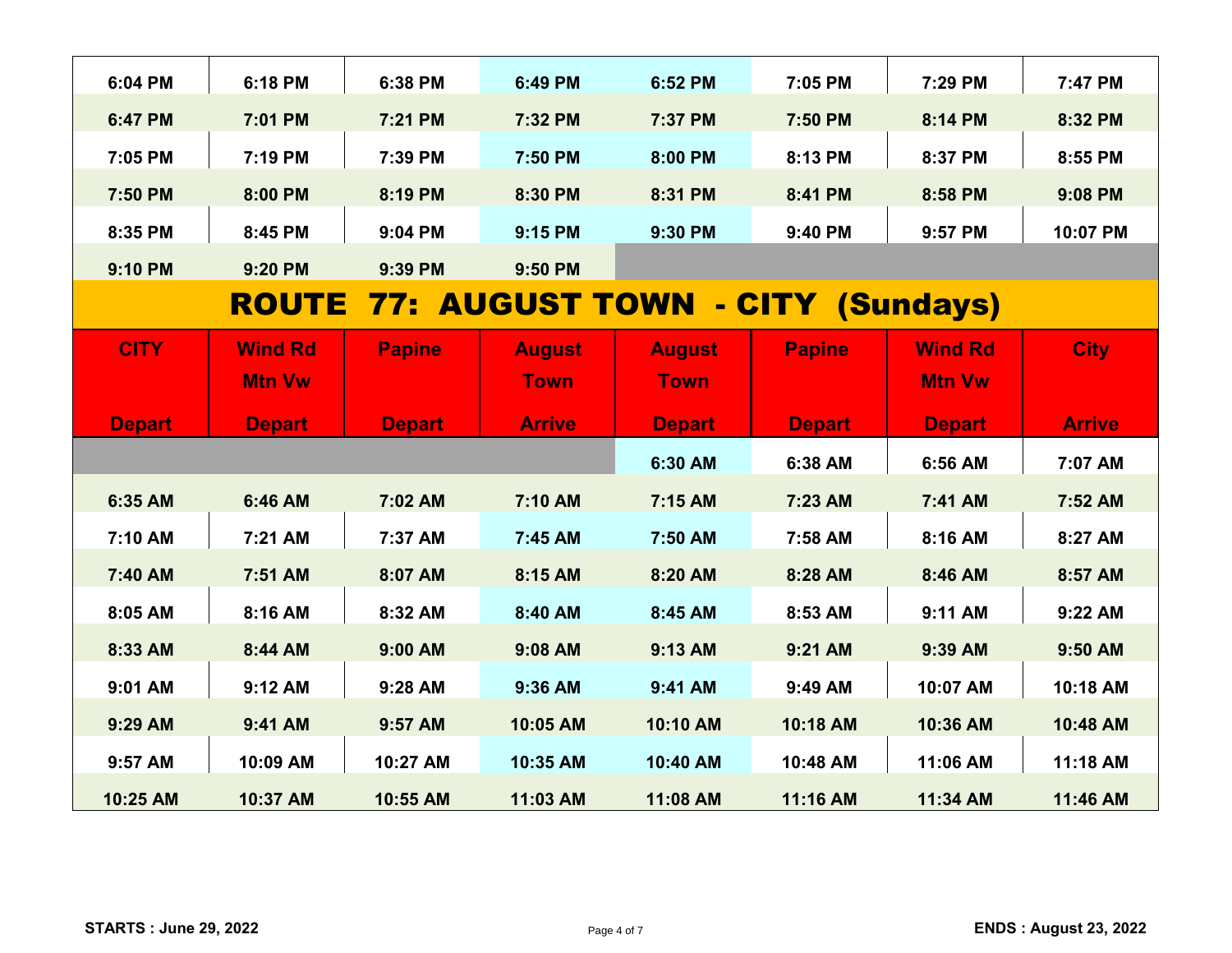| 10:53 AM | 11:05 AM | 11:23 AM | 11:31 AM  | 11:36 AM | 11:44 AM  | 12:02 PM  | 12:14 PM  |
|----------|----------|----------|-----------|----------|-----------|-----------|-----------|
| 11:21 AM | 11:33 AM | 11:51 AM | 11:59 AM  | 12:04 PM | 12:12 PM  | 12:32 PM  | 12:44 PM  |
| 11:49 AM | 12:01 PM | 12:19 PM | 12:27 PM  | 12:32 PM | 12:40 PM  | $1:00$ PM | 1:12 PM   |
| 12:17 PM | 12:29 PM | 12:48 PM | 12:56 PM  | 1:01 PM  | 1:09 PM   | 1:29 PM   | $1:41$ PM |
| 12:45 PM | 12:56 PM | 1:15 PM  | 1:23 PM   | 1:28 PM  | 1:36 PM   | $1:56$ PM | 2:07 PM   |
| 1:13 PM  | 1:24 PM  | 1:43 PM  | 1:51 PM   | 1:56 PM  | 2:04 PM   | 2:24 PM   | 2:35 PM   |
| 1:41 PM  | 1:52 PM  | 2:11 PM  | 2:19 PM   | 2:24 PM  | 2:32 PM   | 2:52 PM   | $3:03$ PM |
| 2:09 PM  | 2:20 PM  | 2:39 PM  | 2:47 PM   | 2:52 PM  | 3:00 PM   | 3:20 PM   | 3:31 PM   |
| 2:37 PM  | 2:48 PM  | 3:07 PM  | 3:15 PM   | 3:20 PM  | 3:28 PM   | $3:48$ PM | 3:59 PM   |
| 3:05 PM  | 3:16 PM  | 3:35 PM  | $3:43$ PM | 3:48 PM  | 3:56 PM   | 4:16 PM   | 4:27 PM   |
| 3:33 PM  | 3:44 PM  | 4:03 PM  | 4:11 PM   | 4:16 PM  | 4:24 PM   | 4:44 PM   | 4:55 PM   |
| 4:01 PM  | 4:12 PM  | 4:31 PM  | 4:39 PM   | 4:44 PM  | 4:52 PM   | 5:12 PM   | 5:23 PM   |
| 4:29 PM  | 4:40 PM  | 4:59 PM  | 5:07 PM   | 5:12 PM  | 5:20 PM   | 5:40 PM   | 5:51 PM   |
| 4:57 PM  | 5:08 PM  | 5:27 PM  | 5:35 PM   | 5:40 PM  | 5:48 PM   | 6:08 PM   | 6:19 PM   |
| 5:25 PM  | 5:35 PM  | 5:52 PM  | 6:00 PM   | 6:05 PM  | 6:13 PM   | 6:33 PM   | 6:43 PM   |
| 5:53 PM  | 6:03 PM  | 6:20 PM  | 6:28 PM   | 6:33 PM  | 6:41 PM   | 7:01 PM   | 7:11 PM   |
| 6:21 PM  | 6:31 PM  | 6:48 PM  | 6:56 PM   | 7:01 PM  | 7:09 PM   | 7:29 PM   | 7:39 PM   |
| 6:49 PM  | 6:59 PM  | 7:16 PM  | 7:24 PM   | 7:29 PM  | 7:37 PM   | 7:57 PM   | 8:07 PM   |
| 7:17 PM  | 7:27 PM  | 7:44 PM  | 7:52 PM   | 7:57 PM  | $8:05$ PM | $8:25$ PM | $8:35$ PM |
| 7:45 PM  | 7:55 PM  | 8:12 PM  | 8:20 PM   | 8:25 PM  | 8:33 PM   | 8:51 PM   | 9:01 PM   |
| 8:15 PM  | 8:25 PM  | 8:42 PM  | 8:50 PM   | 8:55 PM  | 9:03 PM   | 9:21 PM   | 9:31 PM   |
| 8:45 PM  | 8:55 PM  | 9:12 PM  | 9:20 PM   |          |           |           |           |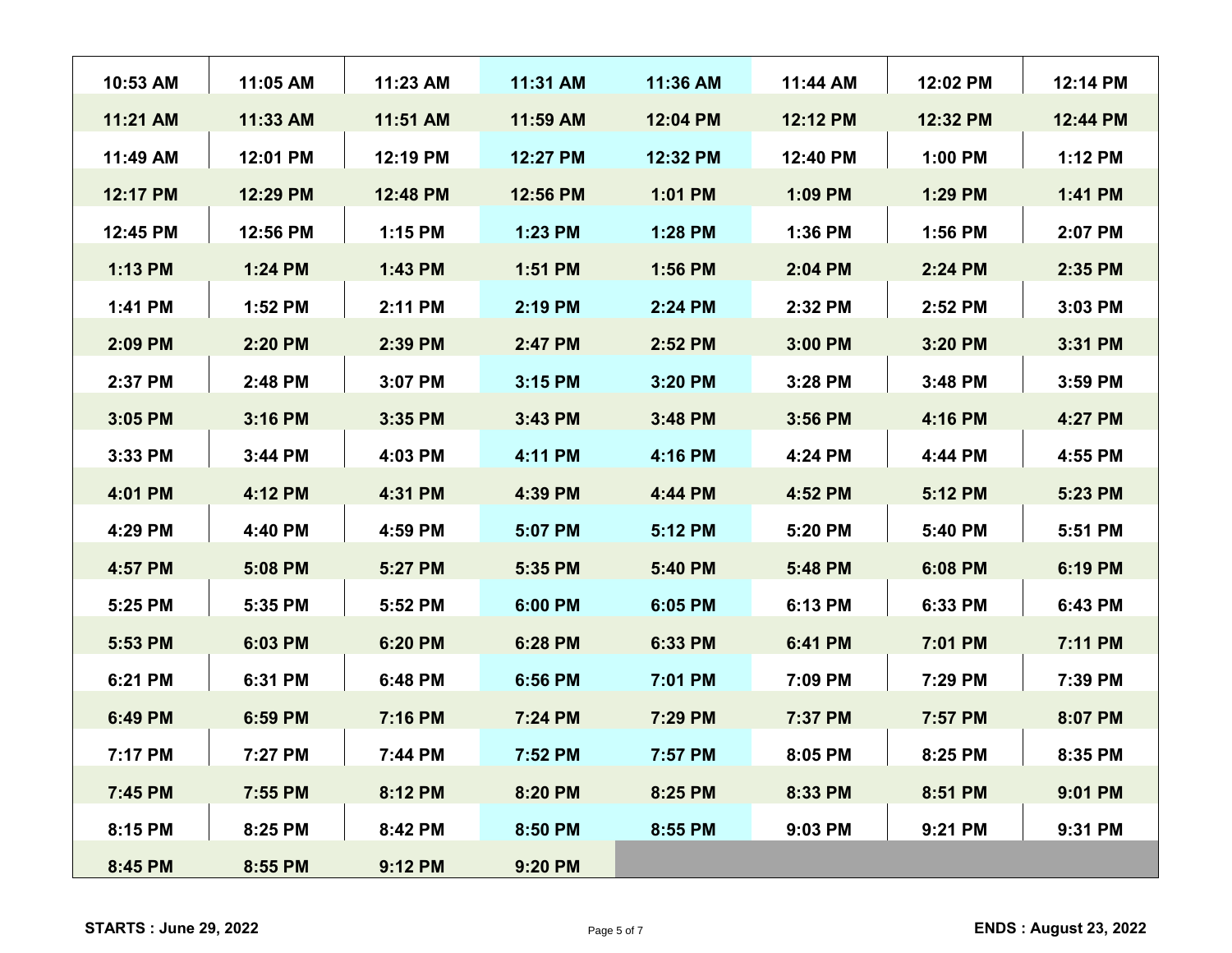| <b>ROUTE 77: AUGUST TOWN - CITY (Public Holiday)</b> |                |               |               |               |               |                |               |  |  |
|------------------------------------------------------|----------------|---------------|---------------|---------------|---------------|----------------|---------------|--|--|
| <b>CITY</b>                                          | <b>Wind Rd</b> | <b>Papine</b> | <b>August</b> | <b>August</b> | <b>Papine</b> | <b>Wind Rd</b> | <b>City</b>   |  |  |
|                                                      | <b>Mtn Vw</b>  |               | <b>Town</b>   | <b>Town</b>   |               | <b>Mtn Vw</b>  |               |  |  |
| <b>Depart</b>                                        | <b>Depart</b>  | <b>Depart</b> | <b>Arrive</b> | <b>Depart</b> | <b>Depart</b> | <b>Depart</b>  | <b>Arrive</b> |  |  |
|                                                      |                |               |               | 6:30 AM       | 6:38 AM       | 6:56 AM        | 7:07 AM       |  |  |
| 6:35 AM                                              | 6:46 AM        | 7:02 AM       | 7:10 AM       | 7:15 AM       | 7:23 AM       | 7:41 AM        | 7:52 AM       |  |  |
| 7:10 AM                                              | 7:21 AM        | 7:37 AM       | 7:45 AM       | 7:50 AM       | 7:58 AM       | 8:16 AM        | 8:27 AM       |  |  |
| 7:40 AM                                              | 7:51 AM        | 8:07 AM       | 8:15 AM       | 8:20 AM       | 8:28 AM       | 8:46 AM        | 8:57 AM       |  |  |
| 8:05 AM                                              | 8:16 AM        | 8:32 AM       | 8:40 AM       | 8:45 AM       | 8:53 AM       | 9:11 AM        | 9:22 AM       |  |  |
| 8:33 AM                                              | 8:44 AM        | 9:00 AM       | 9:08 AM       | 9:13 AM       | 9:21 AM       | 9:39 AM        | 9:50 AM       |  |  |
| 9:01 AM                                              | 9:12 AM        | 9:28 AM       | 9:36 AM       | 9:41 AM       | 9:49 AM       | 10:07 AM       | 10:18 AM      |  |  |
| 9:29 AM                                              | 9:41 AM        | 9:57 AM       | 10:05 AM      | 10:10 AM      | 10:18 AM      | 10:36 AM       | 10:48 AM      |  |  |
| 9:57 AM                                              | 10:09 AM       | 10:27 AM      | 10:35 AM      | 10:40 AM      | 10:48 AM      | 11:06 AM       | 11:18 AM      |  |  |
| 10:25 AM                                             | 10:37 AM       | 10:55 AM      | 11:03 AM      | 11:08 AM      | 11:16 AM      | 11:34 AM       | 11:46 AM      |  |  |
| 10:53 AM                                             | 11:05 AM       | 11:23 AM      | 11:31 AM      | 11:36 AM      | 11:44 AM      | 12:02 PM       | 12:14 PM      |  |  |
| 11:21 AM                                             | 11:33 AM       | 11:51 AM      | 11:59 AM      | 12:04 PM      | 12:12 PM      | 12:32 PM       | 12:44 PM      |  |  |
| 11:49 AM                                             | 12:01 PM       | 12:19 PM      | 12:27 PM      | 12:32 PM      | 12:40 PM      | 1:00 PM        | 1:12 PM       |  |  |
| 12:17 PM                                             | 12:29 PM       | 12:48 PM      | 12:56 PM      | 1:01 PM       | 1:09 PM       | 1:29 PM        | 1:41 PM       |  |  |
| 12:45 PM                                             | 12:56 PM       | 1:15 PM       | 1:23 PM       | 1:28 PM       | 1:36 PM       | 1:56 PM        | 2:07 PM       |  |  |
| 1:13 PM                                              | 1:24 PM        | 1:43 PM       | 1:51 PM       | 1:56 PM       | 2:04 PM       | 2:24 PM        | 2:35 PM       |  |  |
| 1:41 PM                                              | 1:52 PM        | 2:11 PM       | 2:19 PM       | 2:24 PM       | 2:32 PM       | 2:52 PM        | 3:03 PM       |  |  |
| 2:09 PM                                              | 2:20 PM        | 2:39 PM       | 2:47 PM       | 2:52 PM       | 3:00 PM       | 3:20 PM        | 3:31 PM       |  |  |